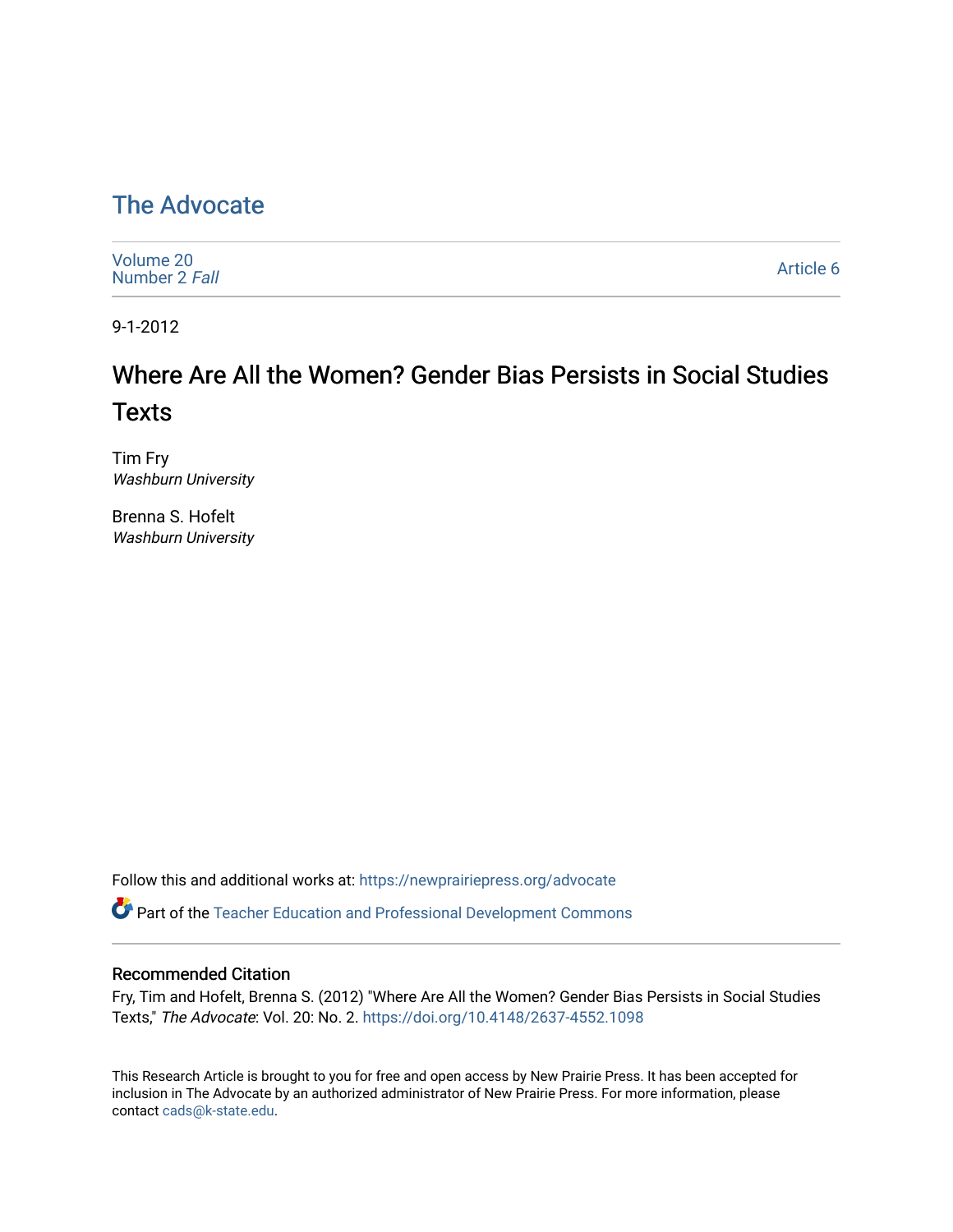# Where Are All the Women? Gender Bias Persists in Social Studies Texts

#### Abstract

Introduction: Creating an inclusive and a more equitable classroom is a goal that all educators should continually strive for. One area of concern is that many girls and young women do not see themselves in curriculum materials - especially in the social studies.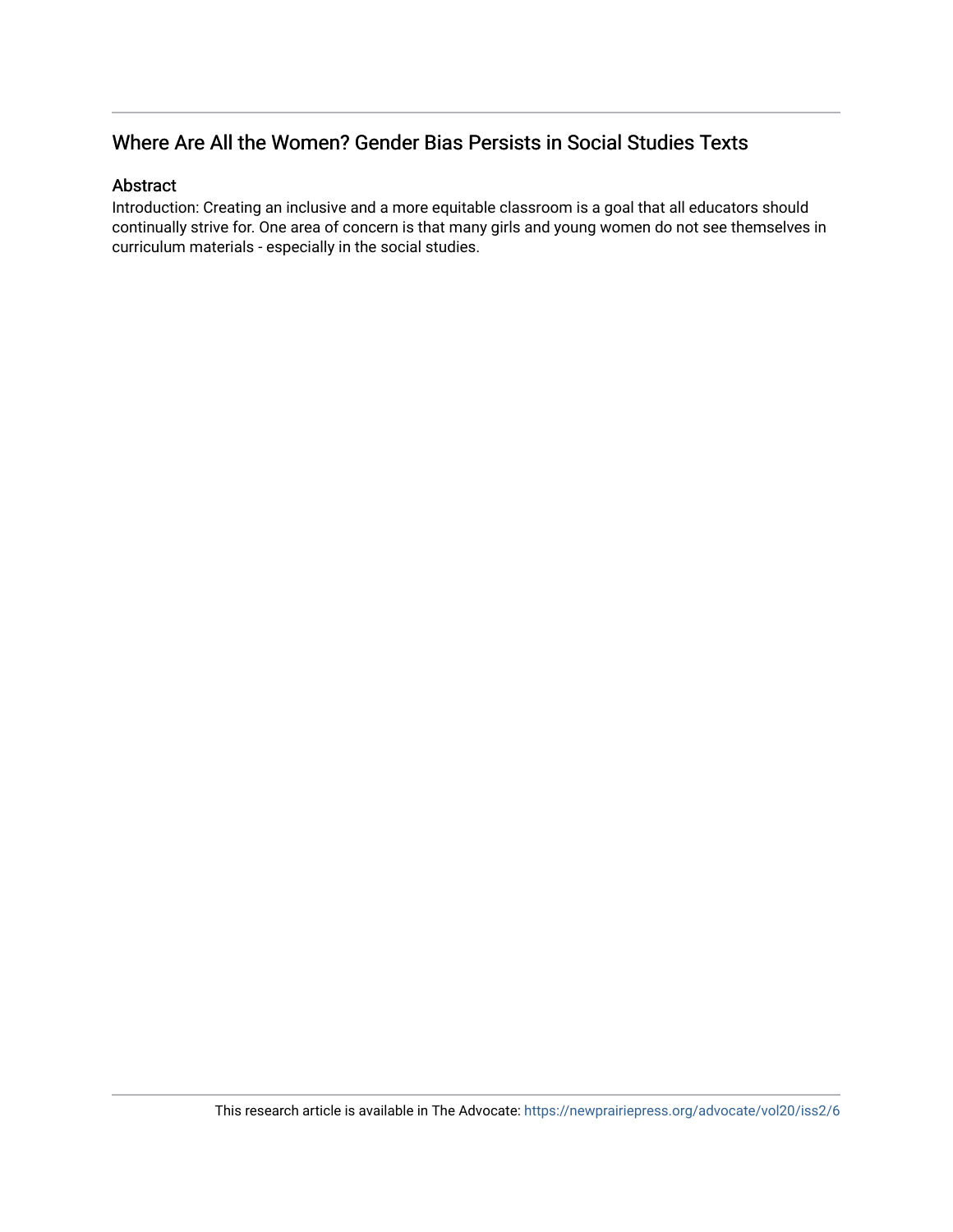### **Where Are All the Women? Gender Bias Persists in Social Studies Texts**

## **Tim Fry, Ph.D. Washburn University Brenna S. Hofelt Washburn University**

#### *Introduction*

Creating an inclusive and a more equitable classroom is a goal that all educators should continually strive for. One area of concern is that many girls and young women do not see themselves in curriculum materials--especially in the social studies. In the social studies methods class I teach, my students are exposed to several forms of bias often found in social studies textbooks. The students are also shown some of the bias I found in two  $7<sup>th</sup>$  grade social studies texts in a study I did in the early 1990s. Then as part of a textbook analysis assignment, my students examine another social studies textbook for gender bias. One former student of mine and co-researcher of this article greatly expanded the project and examined several social studies texts currently in use in the local area schools. What she found in her study was that "women are still grossly underrepresented in our schools' social studies textbooks, and misrepresentation of women's' contributions in history and stereotypical gender-roles in today's educational materials is still a problematic issue (Hofelt, 2012)." Combining my student's research with the project I did in the early 1990s created a longevity study of gender bias in social studies textbooks. Below we will provide some literature reviews on textbook bias, highlight some of the various forms of bias often found in textbooks and then provide data in table format derived from the examination of several social studies books used in local school districts. We will also briefly explore some possible reasons for the persistence of gender bias in social studies textbooks.

#### *Literature Review*

A review of the literature on textbook bias turned up numerous studies dating back to the 1960s that showed there was gender bias in social studies textbooks (Blakenship, 1984, Sadker, et al 1995). Research analyzing gender bias in social studies textbooks was further developed with the 1970s feminist movement in what many consider the "second wave" of the women's rights movement--the first wave happening in the mid-1800s. However, Blumberg (2007) notes that 1970s research showed women's contributions in textbooks to be nearly non-existent. Black (2006) noted that throughout the 1970's that there were efforts by "publishing companies to adopt gender fair guidelines" and that by the 1980s, research showed that equity in gender representation had "increased slightly" though it was not yet fully equitable.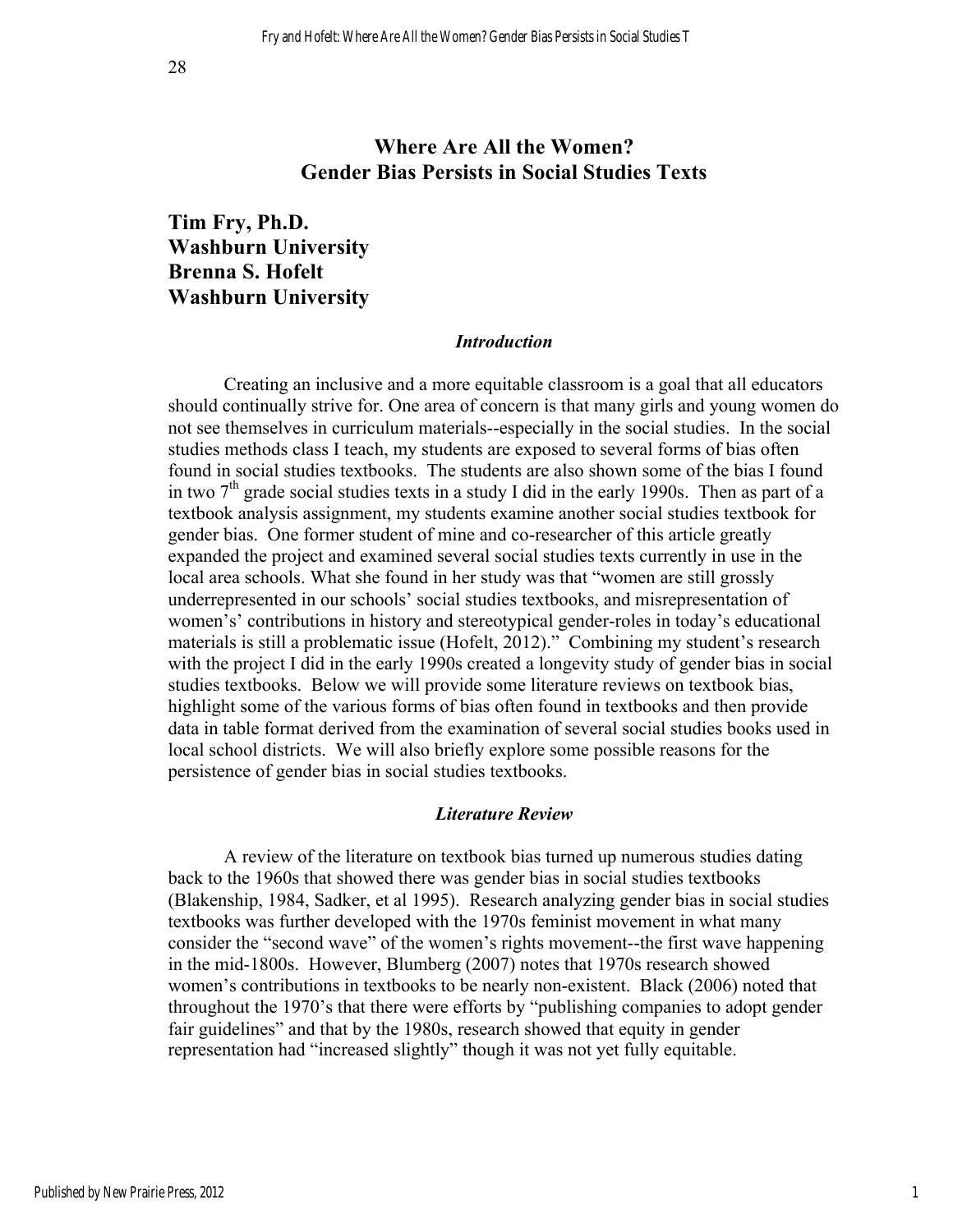By the 1990s, textbook studies reveal "modest improvements," that perhaps may be attributed to the early feminist movement in the 70s (Blumberg, 2007). Black (2006) notes that even though significant improvements were visible in incorporating women into textbooks, evidence verified that they "still lacked gender equity." Delaney (1996) noted "marginalized" contributions of women in history texts and described the changes as "superficial" and only "cosmetic." In the last few decades, textbook publishers have made changes to make the content more equitable, the fact remains that gender bias "is decreasing very slowly" (Blumberg, 2009). Hickey & Kolterman (2006) noted that social studies textbooks "largely portray woman as passive bystanders in the world's events, with fewer than 11 percent of textbook images and references devoted to specific women." Thompson (2003) sums it up by noting, "We have century's worth of sexist socialization to overcome."

An important rationale for looking at textbooks is that studies have shown that textbooks are the main instructional tools used in schools and therefore largely determine curriculum (Blumberg, 2007). More succinctly, Blumberg reports that students spend on average 85% of their time in the classroom using textbooks. Blumberg also notes that research indicates that teachers not only use textbooks as instructional tools, but that the content in the text largely guides their teaching intentions.

In light of this importance, texts should be examined because any forms of bias by race or sex might result in "psychological, social, educational, and economic harm" to students (O'Donnell, 1973). Students receive so many cues about gender role behavior that they psychologically limit themselves to traditional roles that can result in a lowered sense of dignity and self-worth. Sociologically, biased texts can show young women that they are at inferior status to males. Educationally and economically, young women are steered away from prestigious and highly paid lines of work (Schenk, 1976).

#### *Forms of Bias in Texts*

A review of the literature also turned up some articles with suggestions for selecting equitable textbooks (O'Donnell, 1973; Blakenship, 1984; Bally & Smith, 1987). According to these articles, photographs should be examined because of their ability to spark interest and because they tend to leave lasting impressions. Pictures play a huge role in early sex-role socialization by providing children with role models of what they want to be when they grow up. Pictures then, have a large influence on the goals and aspirations of students and social studies books should present images that help students reach their potential (O'Donnell, 1973). When checking pictures, see how many women are the main or dominant characters in illustrations or photographs. Lack of women results in a form of bias that Sadker and Sadker (1982) have classified as "invisibility" and that omitting half of the world's population cheats young women as "women have had among them many wise and brave leaders…."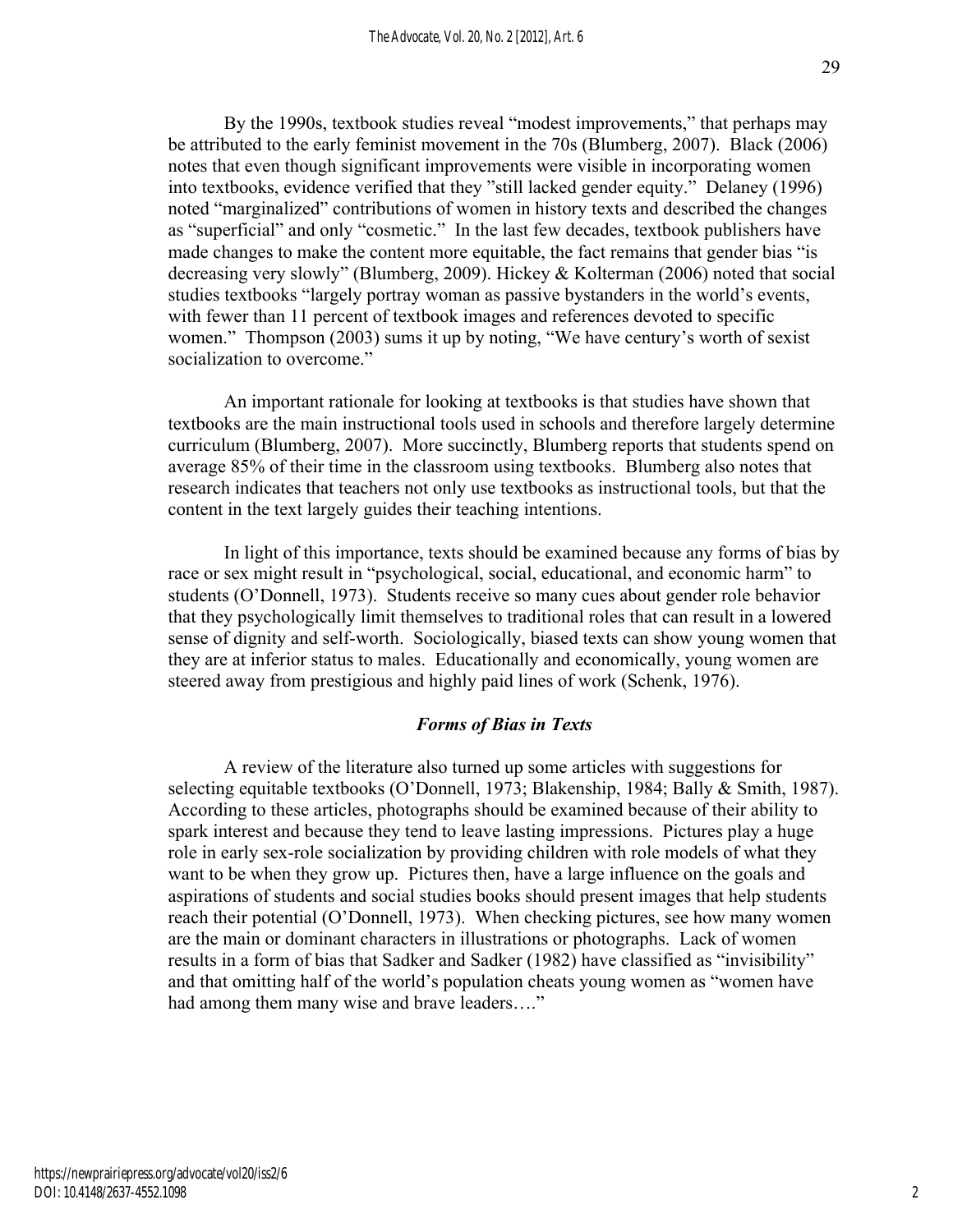Another problem with pictures is that they commonly only show women in the traditional role of housewife, nurse, secretary and waitress while men are shown in prestigious positions like general, explorer or athlete. This form of bias is known as stereotyping. It is also stereotyping when women are shown with character traits like passiveness and weakness while men are characterized by traits of strength and competitiveness (Bally and Smith, 1987).

Another suggestion in examining gender bias in social studies texts is to look at the index. The fact that many indexes of social studies books have a category entitled "women" but no social studies books have an index that contains a category entitled "men" points out a form of bias that the Sadkers (1982) have labeled as "imbalance". Texts tend to be written from a one-sided male perspective, which give students a limited point of view on the contributions and participation of women throughout history. Frequency tabulations can be totaled on the number of men and women cited in the index.

The main text should be examined by looking at the page numbers given under the index entry "women" to see if it deals with any issues sensitive to women like division of labor, suffrage or discrimination. If there are issues sensitive to women, check to see if the issue is developed or glassed over in what the Sadkers (1982) have called "unreality". The main text can also be examined for sexist language in what the Sadker's have labeled "linguistic bias". Masculine terms like caveman, forefathers and mankind deny any major contributions of women. Occupational titles like mailman and policeman deny participation by women in those fields (Sacker, et al., 1993). The main written text should also be examined for omission of individual contributions of women. This would be considered a form of invisibility because individual women are not noted and without any important contributions (Bally & Smith, 1987).

Special highlighted sections can be checked for the inclusion of women but these sections can sometimes be compensatory insertions and are obvious attempts to make the text seem more equitable. This type of bias is what the Sadkers have referred to as "fragmentation" and tends to communicate to readers that women are "interesting diversions" but not important enough to be included in the main part of the text (Sadker, et al., 1993).

#### *Textbooks Analyzed*

To examine the textbooks, an instrument was developed to tabulate some of the above mentioned forms of bias and the results of that tabulation can be found in the tables below. Eight texts were examined in all covering grade levels of  $3<sup>rd</sup>$  through  $8<sup>th</sup>$  grade. Two of the  $7<sup>th</sup>$  grade texts were from the earlier study from the 1990s and had copyrights of 1978 and 1990. The remaining six are more recent and several are still in use in local school districts. Photos, illustrations, art images of men and women were documented and we specifically looked for the dominant figure in each image. If no gender was apparent, the image was not counted. Equal representation of both men and women in an image was counted as neutral. We also looked specifically at the index, and noted the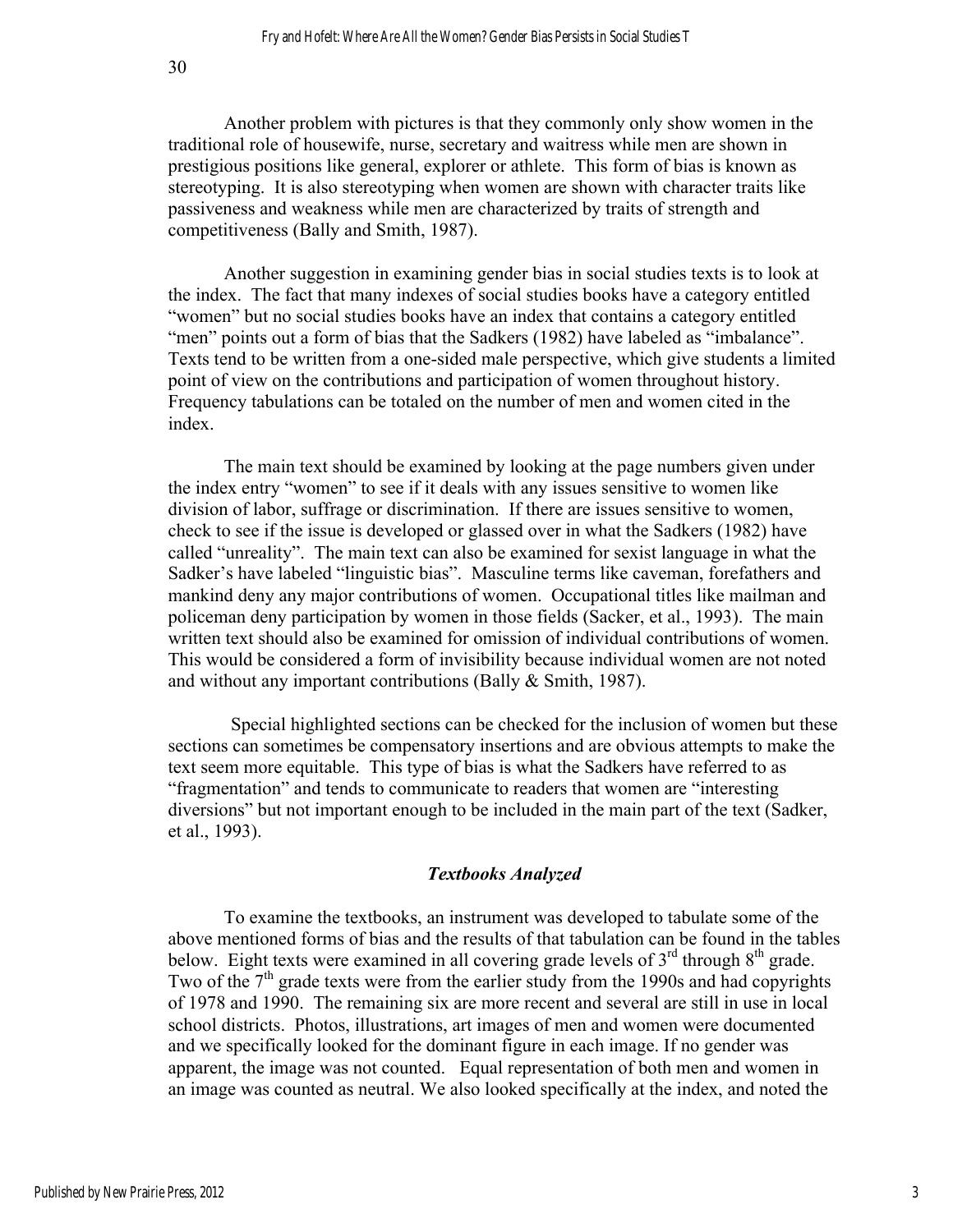number of contributions of women compared to those noted for men. Each textbook was analyzed from the first page of the first chapter, to the last page of the last chapter.

It was surprising to see how little improvement there was in both photographs and index citations over a thirty-year span. The problem of visibility for women in all of the texts was easily evident. In the newer texts, modern or contemporary photos tended to show more females doing more active types of things. However, anytime the newer texts dealt with an illustration or picture from a historical section, it often reverted back to that old tradition of exclusion and stereotyping. It was also interesting to note that the disparity in the amount of written text on the two genders is even greater than the disparity in the number of photos. Numbers from the textbook analysis also indicate that the higher the grade level and more advanced the content was, the female to male representation ratio gap got wider.

|                                       | Women/Girls | Men/Boys | Neutral |
|---------------------------------------|-------------|----------|---------|
| Index category/number listed          | no          | no       |         |
| <b>Individual Contributions</b>       |             |          |         |
| Fragmented Text                       |             |          |         |
| Photos, Illustrations, and Art Images | 46          | ხა       |         |

Textbook: 3rd Grade – Houghton Mifflin, Social Studies: Communities (2005)

Textbook: 4th Grade – Harcourt Horizons, States and Regions (2005)

|                                       | Women/Girls | Men/Boys | Neutral |
|---------------------------------------|-------------|----------|---------|
| Index category/number listed          | Yes/5       | no       |         |
| <b>Individual Contributions</b>       |             | 40       |         |
| Fragmented Text                       |             |          |         |
| Photos, Illustrations, and Art Images |             | hh       |         |

Textbook: 5th Grade, Houghton Mifflin, Social Studies: United States History (2005)

|                                       | Women/Girls   Men/Boys |     | Neutral |
|---------------------------------------|------------------------|-----|---------|
| Index category/number listed          | Yes/15                 | no  |         |
| <b>Individual Contributions</b>       | 48                     | 195 |         |
| <b>Fragmented Text</b>                | າາ                     |     |         |
| Photos, Illustrations, and Art Images | 74                     | 192 |         |

Textbook: 6th Grade, Scott Foresman, Social Studies: The World (2005)

|                                       | Women/Girls | Men/Boys | Neutral |
|---------------------------------------|-------------|----------|---------|
| Index category/number listed          | Yes/20      | no       |         |
| <b>Individual Contributions</b>       | 34          | 85       |         |
| Fragmented Text                       |             |          |         |
| Photos, Illustrations, and Art Images | 48          | 167      |         |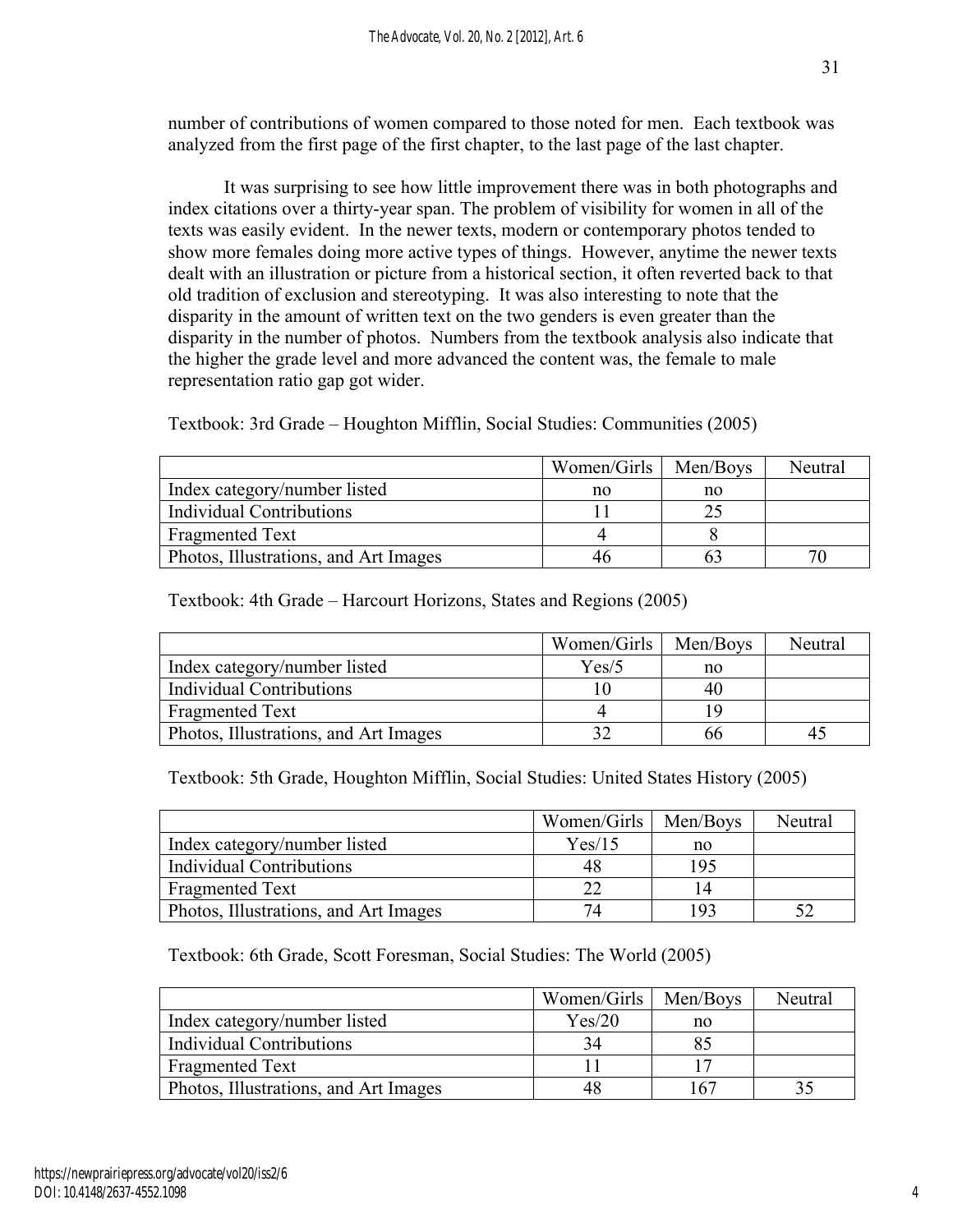32

Textbook: 7th Grade, Harcourt Horizons, Ancient Civilizations (2003)

|                                       | Women/Girls | Men/Boys | Neutral |
|---------------------------------------|-------------|----------|---------|
| Index category/number listed          | Yes/16      | no       |         |
| <b>Individual Contributions</b>       |             | 111      |         |
| <b>Fragmented Text</b>                |             |          |         |
| Photos, Illustrations, and Art Images | 29          | 68       |         |

Textbook: 7th Grade, Silver, Burdett and Ginn Inc., The World Yesterday and Today (1990)

|                                       | Women/Girls | Men/Boys | Neutral |
|---------------------------------------|-------------|----------|---------|
| Index category/number listed          | Yes/12      | no       |         |
| <b>Individual Contributions</b>       |             | 109      |         |
| <b>Fragmented Text</b>                |             |          |         |
| Photos, Illustrations, and Art Images |             | 105      | 79      |

Textbook: 7th Grade, Macmillan Publishing Co., Inc., The Old World (1978)

|                                       | Women/Girls | Men/Boys | Neutral |
|---------------------------------------|-------------|----------|---------|
| Index category/number listed          | Yes/4       | no       |         |
| <b>Individual Contributions</b>       |             |          |         |
| Fragmented Text                       |             |          |         |
| Photos, Illustrations, and Art Images |             | 8ç       |         |

Text: 8th Grade, McDougal Littell, Creating America: A History of the United States (2005)

|                                       | Women/Girls | Men/Boys | Neutral |
|---------------------------------------|-------------|----------|---------|
| Index category/number listed          | Yes/24      | no       |         |
| <b>Individual Contributions</b>       | 111         | 577      |         |
| <b>Fragmented Text</b>                |             | 20       |         |
| Photos, Illustrations, and Art Images | 77          | 299      |         |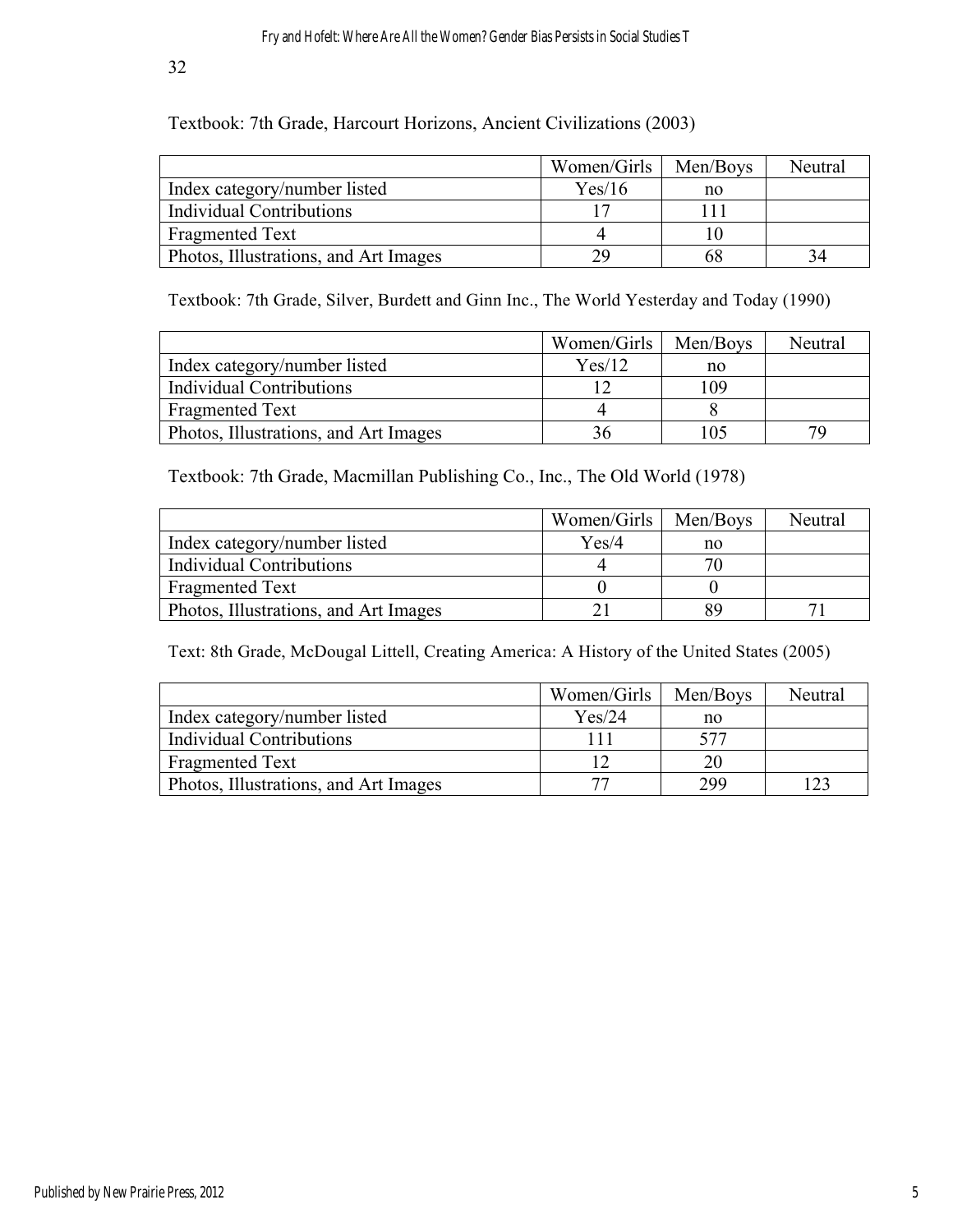### *Women in History*

Women have always been a part of our pre-history and written histories, but Hickey and Kolterman (2006) state that "our society has not always recognized their contributions." Women of the past and present have not played passive roles in the hidden shadows of half-truths. "Women have contributed and continue to contribute to the nation, through important economic, cultural and social roles, and are leaders on the forefront of social change movements" (Hickey & Kolterman, 2006).

The following are three examples of women who have all made significant contributions during their time, though not a single one was mentioned in any of the analyzed textbooks. These are only three extraordinary women out of millions who have contributed to society and the world.

Mary Edwards Walker (1832-1919): American Civil War surgeon for the Union Army. Walker is the only woman ever to receive the Congressional Medal of Honor. (http://www.northnet.org/stlawrenceaauw/walker.htm)

Sarah Winnemucca (1844-1891): Born a member of the Paiute tribe, she was a prominent Native American activist and writer. Winnemucca was the first Native American woman known to have a published book. (http://www.aoc.gov/cc/art/nsh/winnemucca.cfm)

Hedy Lamarr (1913-2000): Austrian-American accomplished actress and co-inventor of a radio transmission system used in WWII, which would later be the foundation for wireless communication. (http://www.inventions.org/culture/female/lamarr.html)

The point is that these women have all contributed to our histories in the United States and the world, yet they are not be included in any of these social studies texts!

### *Persistence of Gender Bias in Textbooks*

Textbooks are costly to create and also to purchase, thus publishers will only make additions or minor changes to consecutive series. According to Blumberg (2009), carrying out a complete overhaul of textbooks "to eliminate this bias is quite unlikely, partly because it is very costly." Unfortunately, cost and lack of funding have shown to play a large role in the slow pace of revisions in educational materials. Due to a decline in federal funding, research in developing equity in curricula has dropped off the radar and resources have been allocated elsewhere (Blumberg, 2007). Blumberg also notes the focus of high-stakes testing--focus on meeting AYP and teaching students to pass state assessments, is the overriding force in today's classroom. There may also be a general belief that equity in schools is not an issue, and as research has found, there is a "commonly held belief that gender equity has been realized" (Blumberg, 2007). If the general public feels that there is no longer a problem of equity in the classroom, then there will no longer be a push for change. Recent studies also show that men are filling social studies teaching positions, now more than ever (Blumberg, 2007). It may for hard for a male educator to address said bias if he hasn't experienced it before. If gender bias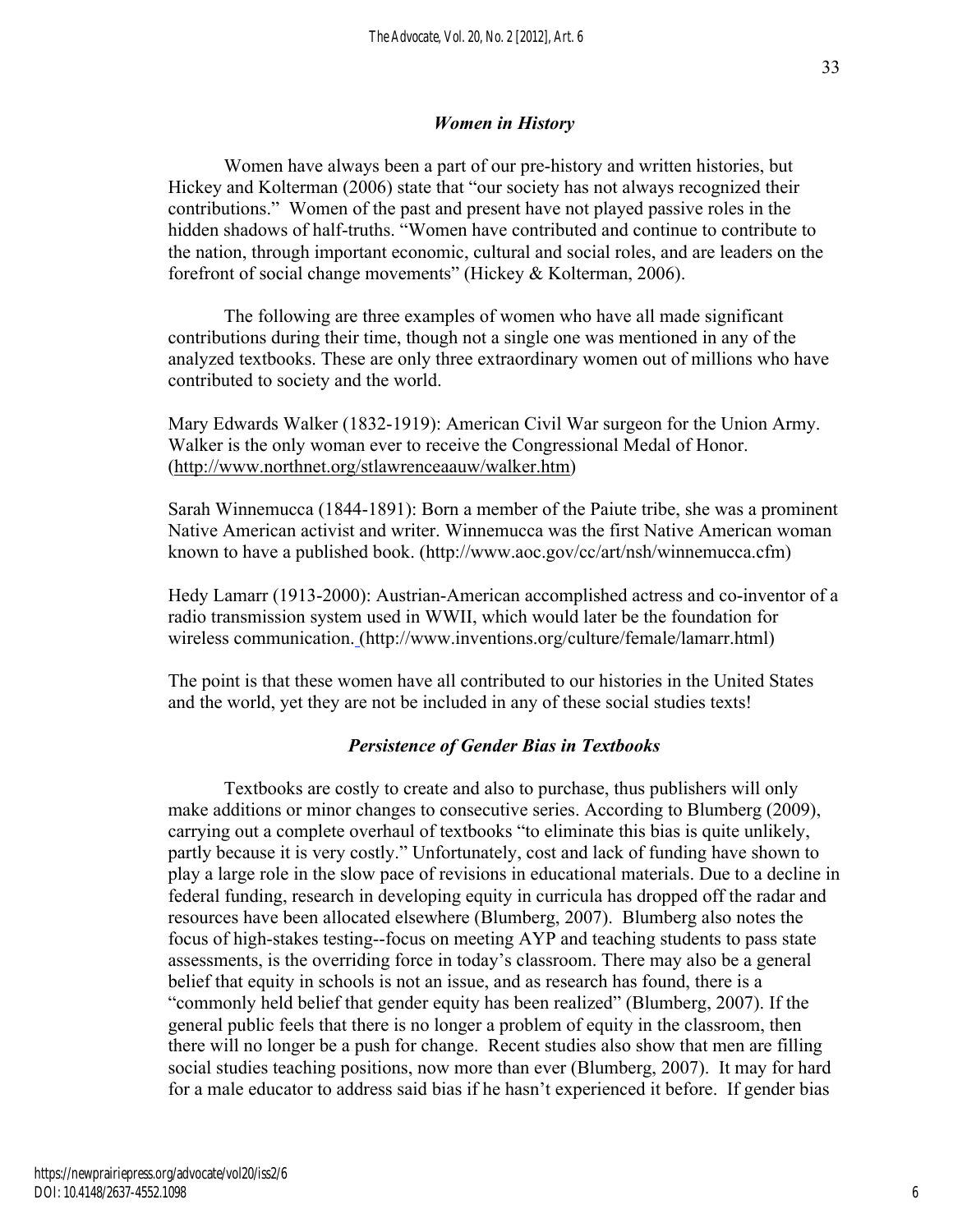in social studies textbooks and educational materials is to ever be fully be acknowledged and resolved, gender equity needs to be a topic of discussion in teacher education.

#### *Putting Equality into the Social Studies*

History and social studies are important. Addressing inequality of gender in social studies is important. Making a connection of history to students' experiences makes for a genuine source of awareness and understanding. As students become active participants in the "history-gathering process, their thinking and reasoning skills improve, their academic achievement increases, their sense of self-worth is enhanced, and their curiosity is piqued (Hickey & Kolterman, 2006). Students are more apt to find importance in social studies materials when they can see themselves in the curriculum. According to Chapman (2012), "Using texts that omit contributions of women, that tokenize the experiences of women, or those that stereotype gender roles, further compounds gender bias in a schools' curriculum." Inequality of gender in social studies teaching materials is almost like teaching students only half of the histories of the world. Women are real, their histories are real, and they have made contributions to the social studies.

Educators need to be aware of gender bias in educational materials so that it may be eliminated (Chapman, 2012). When gender bias does occur, "Teachers can help students identify gender bias in texts and facilitate critical discussions as to why that bias exists" (Chapman, 2012). Being conscious of said bias is the first step not only in schools to create equality, but also in society. Knowing bias is out there, and then addressing the inequality is the key to change in our future. Thompson (2003) discusses feminist's theories which state that the focus should be on bringing gender bias out of the dark so then it can be addressed and prevented from further occurring. "If there is a place to start to change how we think of ourselves in relation to one another, the public schools – however hostile to change themselves – may yet be that place" (Thompson, 2003).

#### *References*

- Ada, A. F., Bacon, P., Hammond, W. D., & Hilliard III, A. G. (2003). Ancient Civilizations. United States: Harcourt Horizons.
- Arnsdorf, A. (1990). The World Yesterday and Today. New Jersey : Silver, Burdett & Ginn.
- Bally, G. D., & Smith, N. J. (1987). The Rural Administrator's Role in Achieving Sex Equity of Curriculum. The Rural Educator, 9 (1).
- Blankenship, G. (1984). How to test a textbook for sexism. Social Education, 48, 282- 284.
- Berson, M. J., & Bednarz, R. (2005). States and Regions. United States: Harcourt Horizons.
- Black, L. J. (2006). Textbooks, Gender, and World History [Electronic version]. World History Connecte*d, 3(2)*.
- Blumberg, R. L. (2007) Gender Bias in Textbooks: A Hidden Obstacle on the Road to Gender Equality in Education. Education for All Global Monitoring Report 2008,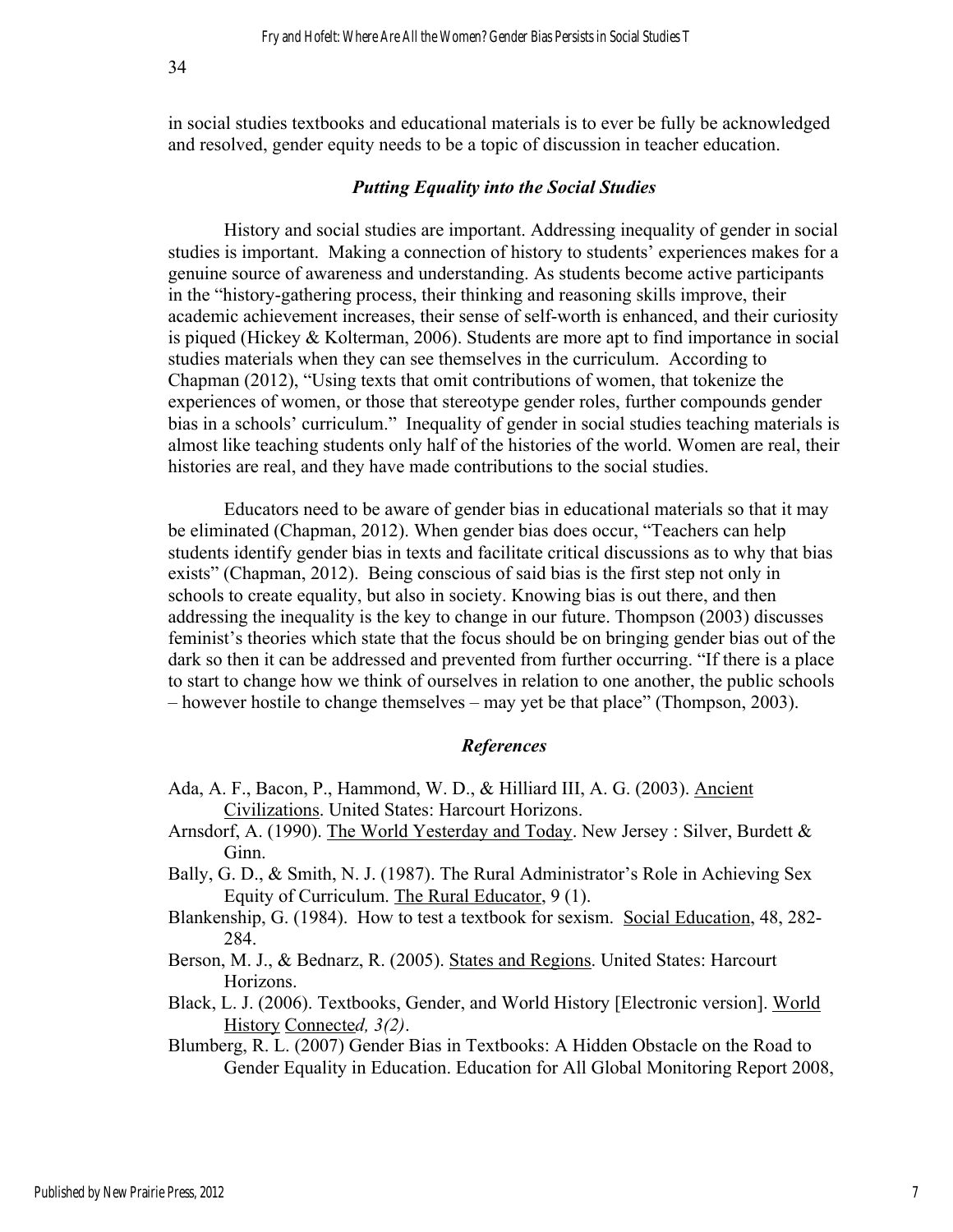http://unesdoc.unesco.org/images/0015/001555/155509e.pdf

- Blumberg, R. L. (2009). The Invisible Obstacle to Educational Equality: Gender Bias in Textbooks. Prospects, 38(3), 345-361.
- Boyd, C. D., Gay, C., Geiger, R., Kracht, J. B., Pang, V. O, Risinger, C. F., Sanchez, S. M. (2005). Social Studies: The World. United States: Scott Foresman.
- Chapman, A. (2012) Gender Bias in Education. EdChange project. Retrieved March 12, 2012, from http://www.edchange.org/multicultural/papers/genderbias.html
- Delaney, J. A. (1996). Voices Not Heard: Women in a History Textbook. In K.Vandergrift (Ed.), Ways of Knowing: Literature and the Intellectual Life of Children. Lanham, Md.: Scarecrow Press.
- Female Inventors: Hedy Lamarr. (2005) Inventors Assistance League. Retrieved April 3, 2012, from http://www.inventions.org/culture/female/lamarr.html
- Garcia, J., Ogle, D. M., Risinger, C. F., & Stevos, J. (2005). Creating America: A History of the United States. Illinois: McDougal Littell.
- Hickey, G. M. & Kolterman, D. L. (2006). Special Women in My Life: Strategies for Writing Women into the Social Studies Curriculum. Social Education*, 70(4)*, 190- 196.
- Hofelt. B. (2012). Where did all the women go? A literature review and textbook analysis of gender bias in educational materials within the social studies. Unpublished paper presented at the student *Aperion,* Washburn University, April 20, 2012

Lefferts, W., &. Soifer, I. (1978). The Old World. New York : Macmillan.

Mary Edwards Walker: Civil War Doctor. American Association of University Women. Retrieved April 3, 2012, from

http://www.northnet.org/stlawrenceaauw/walker.htm

- O'Donnell, R.W. (1973). Sex bias in primary social studies textbooks. Educational Leadership,31,137-141.
- Olser, A. (1994). Still Hidden from History? The Representation of Women in Recently Published History Textbooks. Oxford Review of Education*, 20(2)*, 219-235.

Sarah Minnemucca. Architect of the Capital. Retrieved April 3, 2012, from http://www.aoc.gov/cc/art/nsh/winnemucca.cfm

- Sadker, M., Sadker, D.(1982). Sex equity handbook for schools. New York: Longman.
- Sadker, M., Sadker, D., Long, L. (1993). Gender and educational equality. In J.A. Banks and C.A. McGee Banks (Eds.), Multicultural education: Issues and perspectives. Boston: Allyn and Bacon.
- Schenck, J. (1976). Sexism in textbooks: a guide to detection. American Vocational Journal, Oct., 42-44.
- Thompson, A. (2003). Caring in Context: Four Feminist Theories on Gender and Education. Curriculum Inquiry*, 33(1)*, 9-65.
- Viola, H. J., Jennings, C., Bednarz, S. W., Schug, M. C., Cortes, C. E., & White, C. S. (2005). Social Studies: Communities . Boston: Houghton Mifflin.
- Viola, H. J., Jennings, C., Bednarz, S. W., Schug, M. C., Cortes, C. E., & White, C. S. (2005). Social Studies: United States History*.* Boston: Houghton Mifflin.